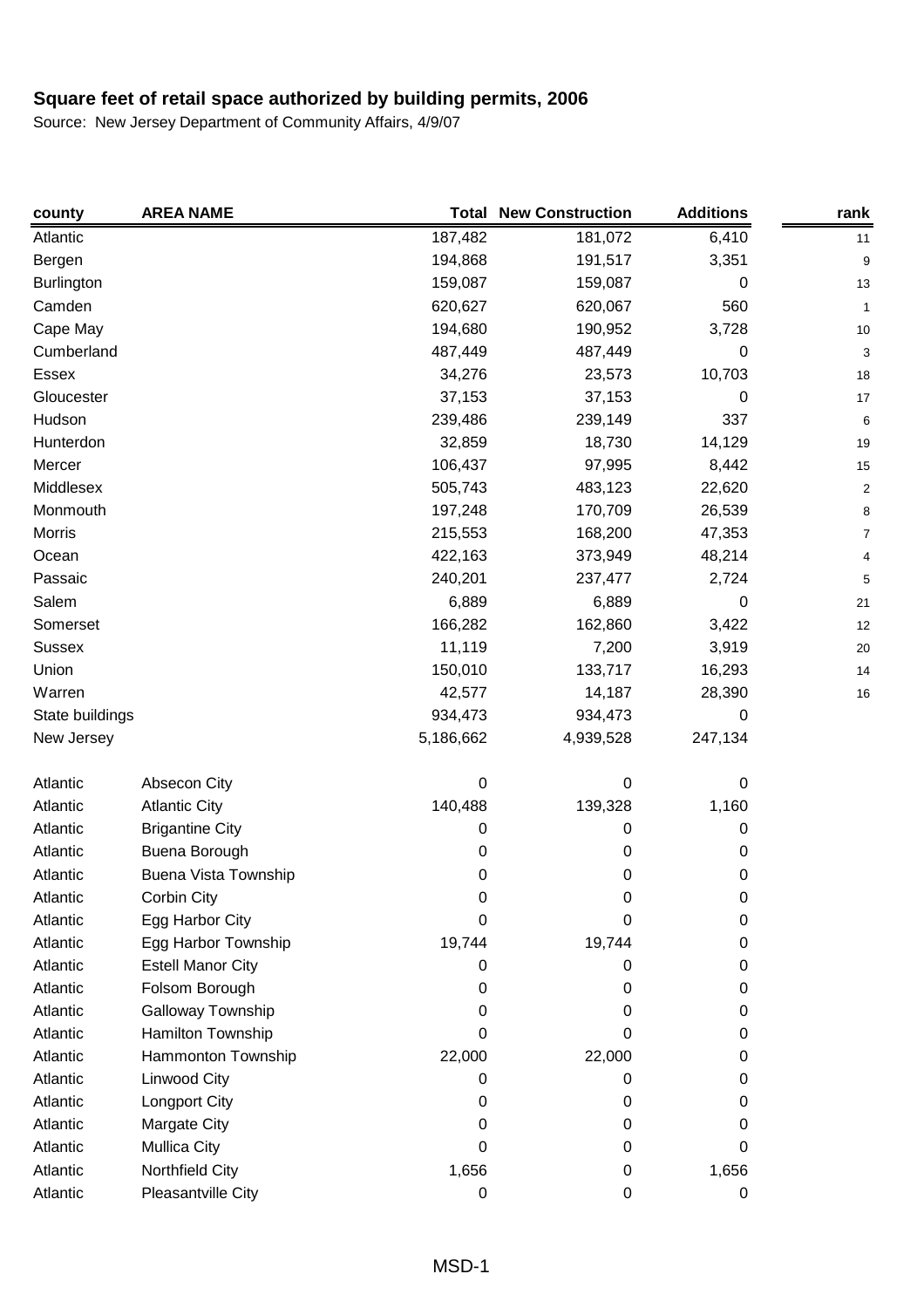| county   | <b>AREA NAME</b>          |           | <b>Total New Construction</b> | <b>Additions</b> | rank |
|----------|---------------------------|-----------|-------------------------------|------------------|------|
| Atlantic | Port Republic City        | 0         | 0                             | 0                |      |
| Atlantic | Somers Point City         | 3,594     | 0                             | 3,594            |      |
| Atlantic | <b>Ventnor City</b>       | 0         | 0                             | 0                |      |
| Atlantic | Weymouth Township         | 0         | 0                             | 0                |      |
| Bergen   | Allendale Borough         | 0         | 0                             | 0                |      |
| Bergen   | Alpine Borough            | 0         | 0                             | 0                |      |
| Bergen   | Bergenfield Borough       | 0         | 0                             | 0                |      |
| Bergen   | Bogota Borough            | 0         | 0                             | 0                |      |
| Bergen   | Carlstadt Borough         | 19,646    | 19,646                        | 0                |      |
| Bergen   | Cliffside Park Borough    | 0         | 0                             | 0                |      |
| Bergen   | Closter Borough           | 0         | 0                             | 0                |      |
| Bergen   | Cresskill Borough         | 0         | 0                             | 0                |      |
| Bergen   | Demarest Borough          | 0         | 0                             | 0                |      |
| Bergen   | Dumont Borough            | 0         | 0                             | 0                |      |
| Bergen   | Elmwood Park Borough      | 0         | 0                             | 0                |      |
| Bergen   | East Rutherford Borough   | 0         | 0                             | 0                |      |
| Bergen   | Edgewater Borough         | 0         | 0                             | 0                |      |
| Bergen   | Emerson Borough           | 36,643    | 36,643                        | 0                |      |
| Bergen   | <b>Englewood City</b>     | 0         | 0                             | 0                |      |
| Bergen   | Englewood Cliffs Borough  | 0         | 0                             | 0                |      |
| Bergen   | Fair Lawn Borough         | 0         | 0                             | 0                |      |
| Bergen   | Fairview Borough          | 0         | 0                             | 0                |      |
| Bergen   | Fort Lee Borough          | 42,905    | 42,665                        | 240              |      |
| Bergen   | Franklin Lakes Borough    | 0         | 0                             | 0                |      |
| Bergen   | <b>Garfield City</b>      | 0         | 0                             | 0                |      |
| Bergen   | Glen Rock Borough         | 1,374     | 0                             | 1,374            |      |
| Bergen   | <b>Hackensack City</b>    | 360       | 0                             | 360              |      |
| Bergen   | Harrington Park Borough   | 0         | 0                             | 0                |      |
| Bergen   | Hasbrouck Heights Borough | 0         | 0                             | 0                |      |
| Bergen   | Haworth Borough           | 0         | 0                             | 0                |      |
| Bergen   | Hillsdale Borough         | 0         | 0                             | 0                |      |
| Bergen   | Ho-Ho-Kus Borough         | 0         | 0                             | 0                |      |
| Bergen   | Leonia Borough            | 0         | 0                             | 0                |      |
| Bergen   | Little Ferry Borough      | 0         | 0                             | 0                |      |
| Bergen   | Lodi Borough              | 0         | 0                             | 0                |      |
| Bergen   | Lyndhurst Township        | 0         | 0                             | 0                |      |
| Bergen   | Mahwah Township           | 0         | 0                             | 0                |      |
| Bergen   | Maywood Borough           | 0         | 0                             | 0                |      |
| Bergen   | Midland Park Borough      | 0         | 0                             | 0                |      |
| Bergen   | Montvale Borough          | 0         | 0                             | 0                |      |
| Bergen   | Moonachie Borough         | 0         | 0                             | 0                |      |
| Bergen   | New Milford Borough       | 0         | 0                             | 0                |      |
| Bergen   | North Arlington Borough   | $\pmb{0}$ | 0                             | 0                |      |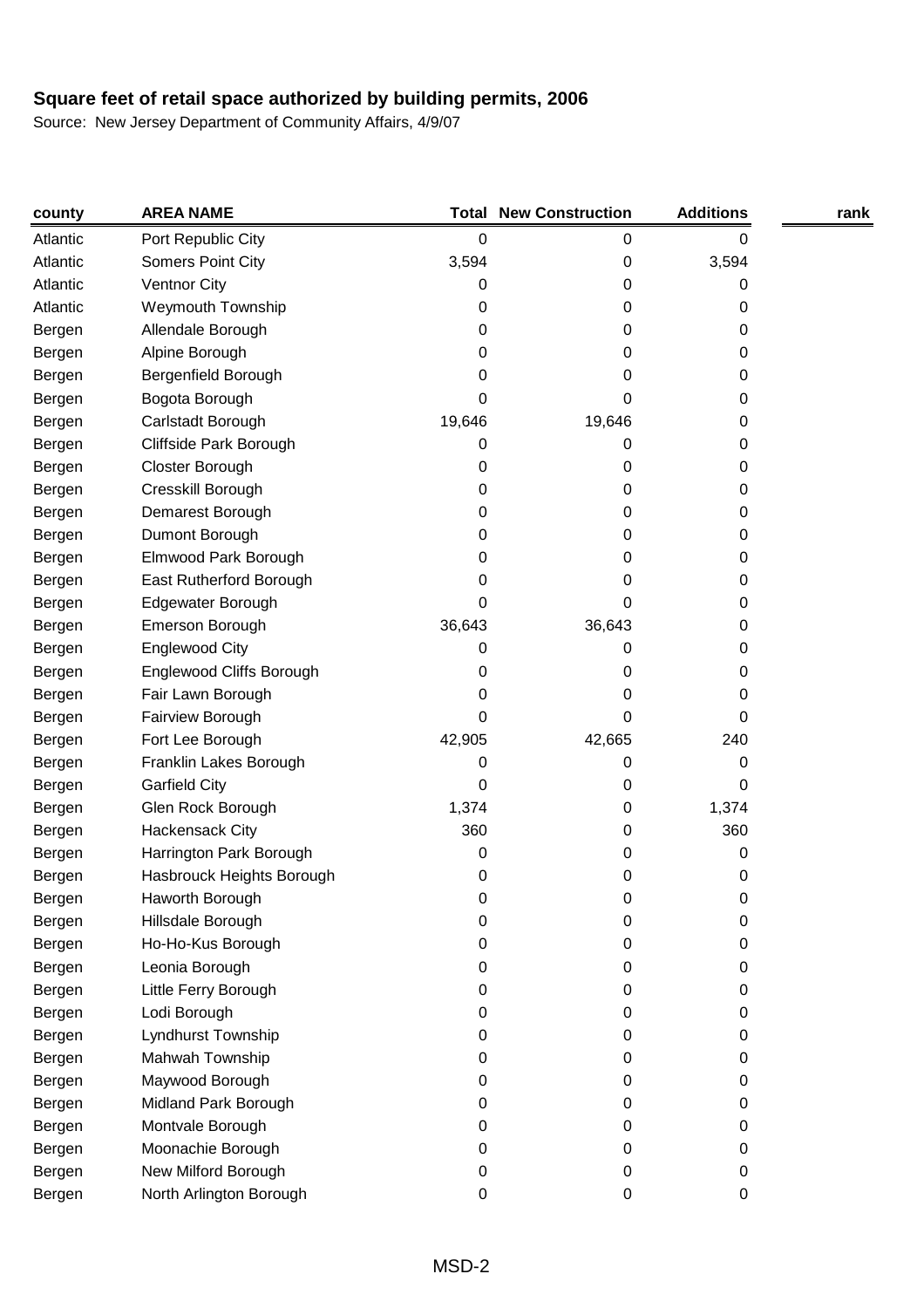| county            | <b>AREA NAME</b>               |        | <b>Total New Construction</b> | <b>Additions</b> | rank |
|-------------------|--------------------------------|--------|-------------------------------|------------------|------|
| Bergen            | Northvale Borough              | 0      | 0                             | 0                |      |
| Bergen            | Norwood Borough                | 0      | 0                             | 0                |      |
| Bergen            | Oakland Borough                | 768    | 768                           | 0                |      |
| Bergen            | Old Tappan Borough             | 0      | 0                             | 0                |      |
| Bergen            | Oradell Borough                | 0      | 0                             | 0                |      |
| Bergen            | Palisades Park Borough         | 0      | 0                             | 0                |      |
| Bergen            | Paramus Borough                | 65,377 | 64,000                        | 1,377            |      |
| Bergen            | Park Ridge Borough             | 0      | 0                             | 0                |      |
| Bergen            | Ramsey Borough                 | 22,259 | 22,259                        | 0                |      |
| Bergen            | Ridgefield Borough             | 0      | 0                             | 0                |      |
| Bergen            | Ridgefield Park Village        | 0      | 0                             | 0                |      |
| Bergen            | Ridgewood Village              | 0      | 0                             | 0                |      |
| Bergen            | River Edge Borough             | 0      | 0                             | 0                |      |
| Bergen            | River Vale Township            | 0      | 0                             | 0                |      |
| Bergen            | Rochelle Park Township         | 0      | 0                             | 0                |      |
| Bergen            | Rockleigh Borough              | 0      | 0                             | 0                |      |
| Bergen            | Rutherford Borough             | 0      | 0                             | 0                |      |
| Bergen            | Saddle Brook Township          | 0      | 0                             | 0                |      |
| Bergen            | Saddle River Borough           | 0      | 0                             | 0                |      |
| Bergen            | South Hackensack Twp           | 0      | 0                             | 0                |      |
| Bergen            | <b>Teaneck Township</b>        | 0      | 0                             | 0                |      |
| Bergen            | <b>Tenafly Borough</b>         | 0      | 0                             | 0                |      |
| Bergen            | Teterboro Borough              | 0      | 0                             | 0                |      |
| Bergen            | Upper Saddle River Borough     | 0      | 0                             | 0                |      |
| Bergen            | <b>Waldwick Borough</b>        | 0      | 0                             | 0                |      |
| Bergen            | Wallington Borough             | 0      | 0                             | 0                |      |
| Bergen            | Washington Township            | 0      | 0                             | 0                |      |
| Bergen            | Westwood Borough               | 0      | 0                             | 0                |      |
| Bergen            | <b>Woodcliff Lake Borough</b>  | 0      | 0                             | 0                |      |
| Bergen            | Wood-Ridge Borough             | 0      | 0                             | 0                |      |
| Bergen            | Wyckoff Township               | 5,536  | 5,536                         | 0                |      |
| Burlington        | <b>Bass River Township</b>     | 0      | 0                             | 0                |      |
| Burlington        | <b>Beverly City</b>            | 0      | 0                             | 0                |      |
| Burlington        | <b>Bordentown City</b>         | 0      | 0                             | 0                |      |
| Burlington        | <b>Bordentown Township</b>     | 27,196 | 27,196                        | 0                |      |
| Burlington        | <b>Burlington City</b>         | 4,682  | 4,682                         | 0                |      |
| Burlington        | <b>Burlington Township</b>     | 0      | 0                             | 0                |      |
| <b>Burlington</b> | <b>Chesterfield Township</b>   | 0      | 0                             | 0                |      |
| Burlington        | Cinnaminson Township           | 0      | 0                             | 0                |      |
| Burlington        | Delanco Township               | 0      | 0                             | 0                |      |
| Burlington        | Delran Township                | 0      | 0                             | 0                |      |
| Burlington        | Eastampton Township            | 28,589 | 28,589                        | 0                |      |
| Burlington        | <b>Edgewater Park Township</b> | 7,009  | 7,009                         | 0                |      |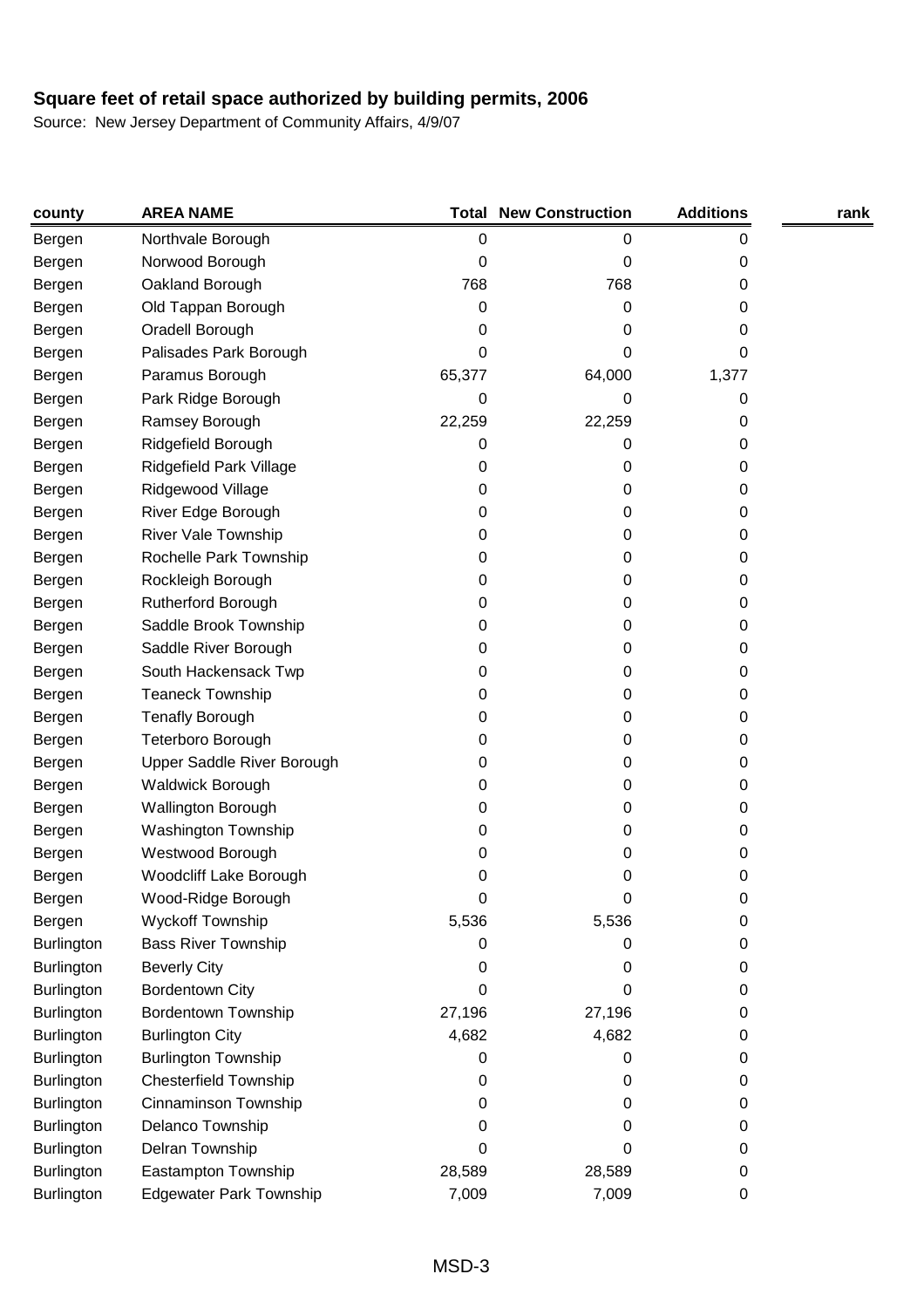| county            | <b>AREA NAME</b>            |         | <b>Total New Construction</b> | <b>Additions</b> | rank |
|-------------------|-----------------------------|---------|-------------------------------|------------------|------|
| <b>Burlington</b> | Evesham Township            | 16,750  | 16,750                        | 0                |      |
| Burlington        | Fieldsboro Borough          | 0       | 0                             | 0                |      |
| Burlington        | Florence Township           | 0       | 0                             | 0                |      |
| Burlington        | Hainesport Township         | 0       | 0                             | 0                |      |
| <b>Burlington</b> | Lumberton Township          | 0       | 0                             | 0                |      |
| <b>Burlington</b> | Mansfield Township          | 0       | 0                             | 0                |      |
| <b>Burlington</b> | Maple Shade Borough         | 0       | 0                             | 0                |      |
| Burlington        | <b>Medford Township</b>     | 9,111   | 9,111                         | 0                |      |
| Burlington        | Medford Lakes Borough       | 0       | 0                             | 0                |      |
| Burlington        | Moorestown Township         | 0       | 0                             | 0                |      |
| Burlington        | Mount Holly Township        | 0       | 0                             | 0                |      |
| <b>Burlington</b> | Mount Laurel Township       | 0       | 0                             | 0                |      |
| Burlington        | New Hanover Township        | 0       | 0                             | 0                |      |
| <b>Burlington</b> | North Hanover Township      | 0       | 0                             | 0                |      |
| Burlington        | Palmyra Borough             | 0       | 0                             | 0                |      |
| <b>Burlington</b> | Pemberton Borough           | 0       | 0                             | 0                |      |
| Burlington        | Pemberton Township          | 0       | 0                             | 0                |      |
| Burlington        | Riverside Township          | 0       | 0                             | 0                |      |
| Burlington        | Riverton Borough            | 39,350  | 39,350                        | 0                |      |
| Burlington        | Shamong Township            | 0       | 0                             | 0                |      |
| <b>Burlington</b> | Southampton Township        | 0       | 0                             | 0                |      |
| <b>Burlington</b> | Springfield Township        | 0       | 0                             | 0                |      |
| Burlington        | <b>Tabernacle Township</b>  | 0       | 0                             | 0                |      |
| Burlington        | <b>Washington Township</b>  | 0       | 0                             | 0                |      |
| Burlington        | <b>Westampton Township</b>  | 26,400  | 26,400                        | 0                |      |
| Burlington        | Willingboro Township        | 0       | 0                             | 0                |      |
| <b>Burlington</b> | <b>Woodland Township</b>    | 0       | 0                             | 0                |      |
| <b>Burlington</b> | Wrightstown Borough         | 0       | 0                             | 0                |      |
| Camden            | Audubon Borough             | 0       | 0                             | 0                |      |
| Camden            | Audubon Park Borough        | 0       | 0                             | 0                |      |
| Camden            | Barrington Borough          | 0       | 0                             | 0                |      |
| Camden            | Bellmawr Borough            | 0       | 0                             | 0                |      |
| Camden            | Berlin Borough              | 0       | 0                             | 0                |      |
| Camden            | <b>Berlin Township</b>      | 0       | 0                             | 0                |      |
| Camden            | Brooklawn Borough           | 0       | 0                             | 0                |      |
| Camden            | Camden City                 | 1,525   | 1,525                         | 0                |      |
| Camden            | <b>Cherry Hill Township</b> | 108,808 | 108,808                       | 0                |      |
| Camden            | Chesilhurst Borough         | 0       | 0                             | 0                |      |
| Camden            | Clementon Borough           | 0       | 0                             | 0                |      |
| Camden            | Collingswood Borough        | 0       | 0                             | 0                |      |
| Camden            | Gibbsboro Borough           | 0       | 0                             | 0                |      |
| Camden            | <b>Gloucester City</b>      | 0       | 0                             | 0                |      |
| Camden            | <b>Gloucester Township</b>  | 510,294 | 509,734                       | 560              |      |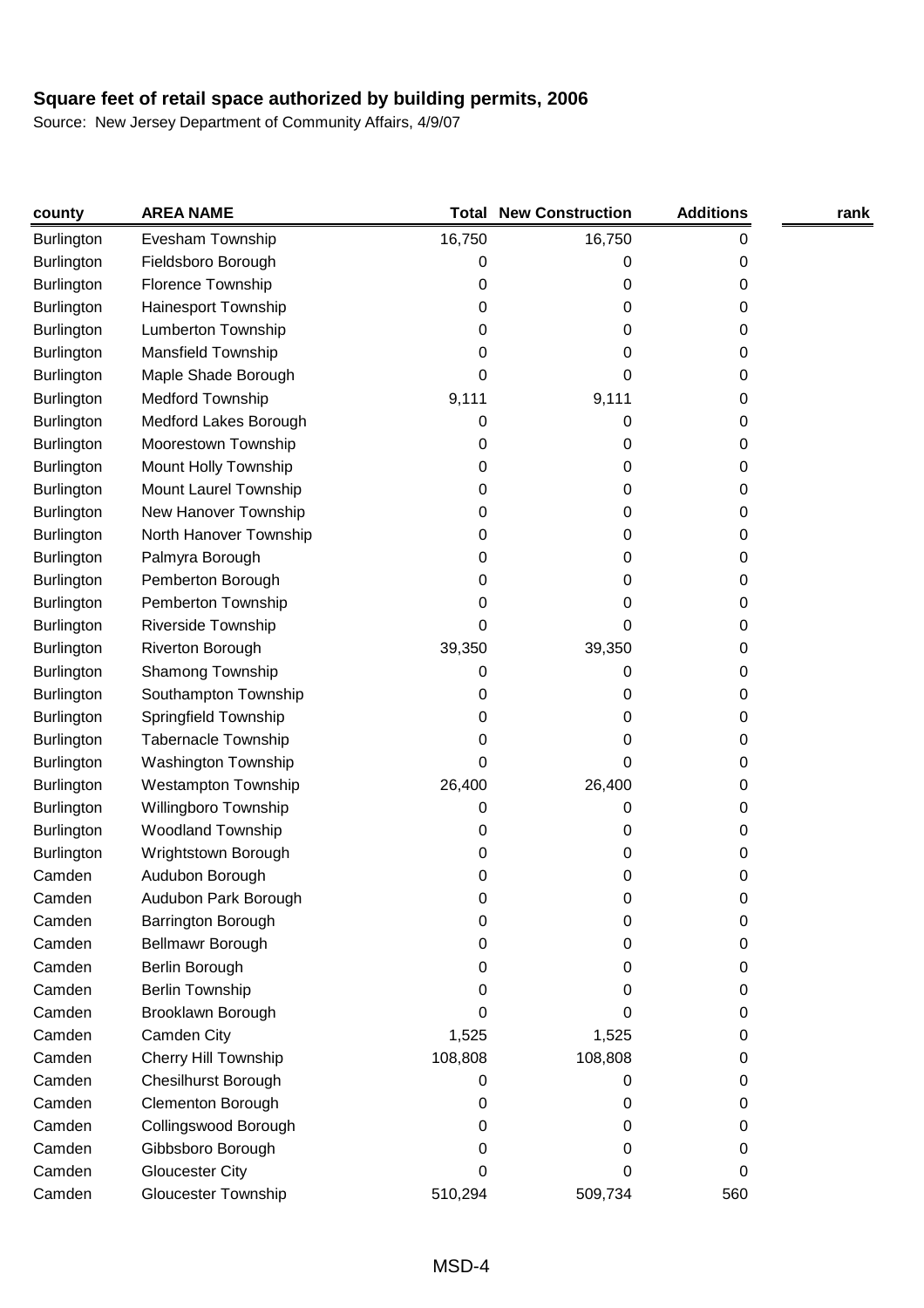| county     | <b>AREA NAME</b>           |        | <b>Total New Construction</b> | <b>Additions</b> | rank |
|------------|----------------------------|--------|-------------------------------|------------------|------|
| Camden     | Haddon Township            | 0      | 0                             | 0                |      |
| Camden     | Haddonfield Borough        | 0      | 0                             | 0                |      |
| Camden     | Haddon Heights Borough     | 0      | 0                             | 0                |      |
| Camden     | Hi-nella Borough           | 0      | 0                             | 0                |      |
| Camden     | Laurel Springs Borough     | 0      | 0                             | 0                |      |
| Camden     | Lawnside Borough           | 0      | 0                             | 0                |      |
| Camden     | Lindenwold Borough         | 0      | 0                             | 0                |      |
| Camden     | Magnolia Borough           | 0      | 0                             | 0                |      |
| Camden     | Merchantville Borough      | 0      | 0                             | 0                |      |
| Camden     | Mount Ephraim Borough      | 0      | 0                             | 0                |      |
| Camden     | Oaklyn Borough             | 0      | 0                             | 0                |      |
| Camden     | Pennsauken Township        | 0      | 0                             | 0                |      |
| Camden     | Pine Hill Borough          | 0      | 0                             | 0                |      |
| Camden     | Pine Valley Borough        | 0      | 0                             | 0                |      |
| Camden     | Runnemede Borough          | 0      | 0                             | 0                |      |
| Camden     | Somerdale Borough          | 0      | 0                             | 0                |      |
| Camden     | <b>Stratford Borough</b>   | 0      | 0                             | 0                |      |
| Camden     | <b>Tavistock Borough</b>   | 0      | 0                             | 0                |      |
| Camden     | Voorhees Township          | 0      | 0                             | 0                |      |
| Camden     | <b>Waterford Township</b>  | 0      | 0                             | 0                |      |
| Camden     | Winslow Township           | 0      | 0                             | 0                |      |
| Camden     | Woodlynne Borough          | 0      | 0                             | 0                |      |
| Cape May   | Avalon Borough             | 16,842 | 16,842                        | 0                |      |
| Cape May   | Cape May City              | 0      | 0                             | 0                |      |
| Cape May   | Cape May Point Borough     | 0      | 0                             | 0                |      |
| Cape May   | Dennis Township            | 0      | 0                             | 0                |      |
| Cape May   | Lower Township             | 6,705  | 6,705                         | 0                |      |
| Cape May   | Middle Township            | 64,736 | 64,736                        | 0                |      |
| Cape May   | North Wildwood City        | 768    | 0                             | 768              |      |
| Cape May   | Ocean City                 | 57,913 | 55,513                        | 2,400            |      |
| Cape May   | Sea Isle City              | 0      | 0                             | 0                |      |
| Cape May   | Stone Harbor Borough       | 0      | O                             | 0                |      |
| Cape May   | <b>Upper Township</b>      | 12,150 | 12,150                        | 0                |      |
| Cape May   | West Cape May Borough      | 0      | 0                             | 0                |      |
| Cape May   | West Wildwood Borough      | 0      | 0                             | 0                |      |
| Cape May   | <b>Wildwood City</b>       | 35,566 | 35,006                        | 560              |      |
| Cape May   | Wildwood Crest Borough     | 0      | 0                             | 0                |      |
| Cape May   | Woodbine Borough           | 0      | 0                             | 0                |      |
| Cumberland | <b>Bridgeton City</b>      | 0      | 0                             | 0                |      |
| Cumberland | <b>Commercial Township</b> | 0      | 0                             | 0                |      |
| Cumberland | Deerfield Township         | 0      | 0                             | 0                |      |
| Cumberland | Downe Township             | 0      | 0                             | 0                |      |
| Cumberland | Fairfield Township         | 0      | 0                             | 0                |      |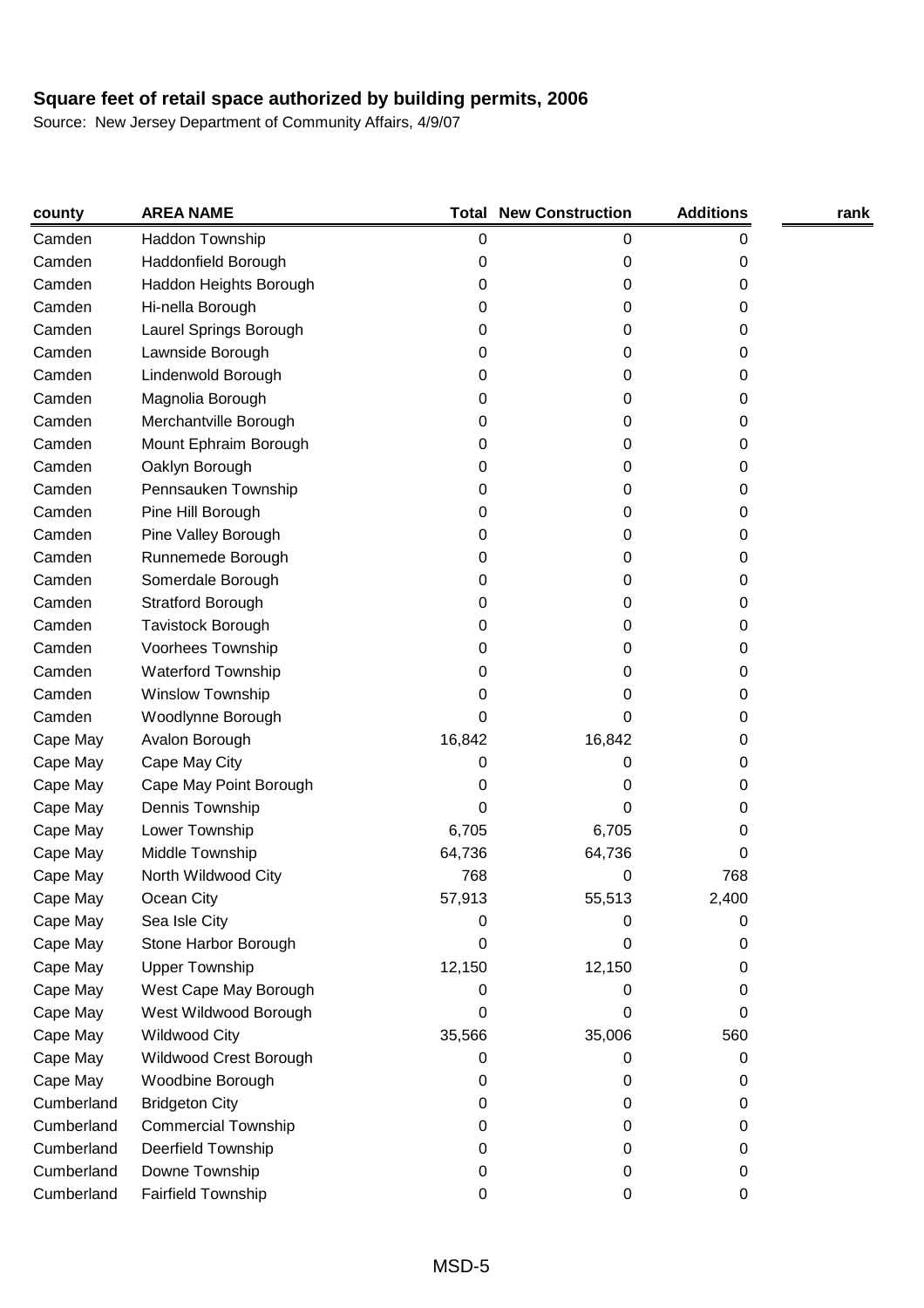| county       | <b>AREA NAME</b>                |         | <b>Total New Construction</b> | <b>Additions</b> | rank |
|--------------|---------------------------------|---------|-------------------------------|------------------|------|
| Cumberland   | <b>Greenwich Township</b>       | 0       | 0                             | 0                |      |
| Cumberland   | <b>Hopewell Township</b>        | 0       | 0                             | 0                |      |
| Cumberland   | Lawrence Township               | 0       | O                             | 0                |      |
| Cumberland   | Maurice River Township          | 0       | 0                             | 0                |      |
| Cumberland   | Millville City                  | 462,979 | 462,979                       | 0                |      |
| Cumberland   | Shiloh Borough                  | 0       | 0                             | 0                |      |
| Cumberland   | <b>Stow Creek Township</b>      | 0       | 0                             | 0                |      |
| Cumberland   | <b>Upper Deerfield Township</b> | 0       | 0                             | 0                |      |
| Cumberland   | <b>Vineland City</b>            | 24,470  | 24,470                        | 0                |      |
| <b>Essex</b> | <b>Belleville Town</b>          | 23,572  | 23,572                        | 0                |      |
| Essex        | <b>Bloomfield Township</b>      | 0       | 0                             | 0                |      |
| Essex        | Caldwell Township               | 0       | 0                             | 0                |      |
| Essex        | Cedar Grove Township            | 0       | 0                             | 0                |      |
| Essex        | East Orange City                | 0       | 0                             | 0                |      |
| Essex        | <b>Essex Fells Township</b>     | 0       | 0                             | 0                |      |
| Essex        | <b>Fairfield Township</b>       | 0       | 0                             | 0                |      |
| <b>Essex</b> | Glen Ridge Borough              | 0       | 0                             | 0                |      |
| Essex        | Irvington Township              | 1,463   | 0                             | 1,463            |      |
| Essex        | Livingston Township             | 0       | 0                             | 0                |      |
| Essex        | Maplewood Township              | 0       | 0                             | 0                |      |
| Essex        | Millburn Township               | 0       | 0                             | 0                |      |
| Essex        | Montclair Township              | 0       | 0                             | 0                |      |
| <b>Essex</b> | <b>Newark City</b>              | 9,241   | 1                             | 9,240            |      |
| Essex        | North Caldwell Borough          | 0       | 0                             | 0                |      |
| Essex        | Nutley Township                 | 0       | 0                             | 0                |      |
| Essex        | City of Orange Township         | 0       | 0                             | 0                |      |
| Essex        | Roseland Borough                | 0       | 0                             | 0                |      |
| Essex        | South Orange Village            | 0       | 0                             | 0                |      |
| Essex        | Verona Township                 | 0       | 0                             | 0                |      |
| Essex        | <b>West Caldwell Township</b>   | 0       | 0                             | 0                |      |
| <b>Essex</b> | West Orange Township            | 0       | 0                             | 0                |      |
| Gloucester   | Clayton Borough                 | 0       | 0                             | 0                |      |
| Gloucester   | Deptford Township               | 130     | 130                           | 0                |      |
| Gloucester   | East Greenwich Township         | 0       | 0                             | 0                |      |
| Gloucester   | Elk Township                    | 0       | 0                             | 0                |      |
| Gloucester   | Franklin Township               | 0       | 0                             | 0                |      |
| Gloucester   | Glassboro Borough               | 0       | 0                             | 0                |      |
| Gloucester   | <b>Greenwich Township</b>       | 0       | 0                             | 0                |      |
| Gloucester   | Harrison Township               | 0       | 0                             | 0                |      |
| Gloucester   | Logan Township                  | 0       | 0                             | 0                |      |
| Gloucester   | Mantua Township                 | 0       | 0                             | 0                |      |
| Gloucester   | Monroe Township                 | 0       | 0                             | 0                |      |
| Gloucester   | National Park Borough           | 0       | 0                             | 0                |      |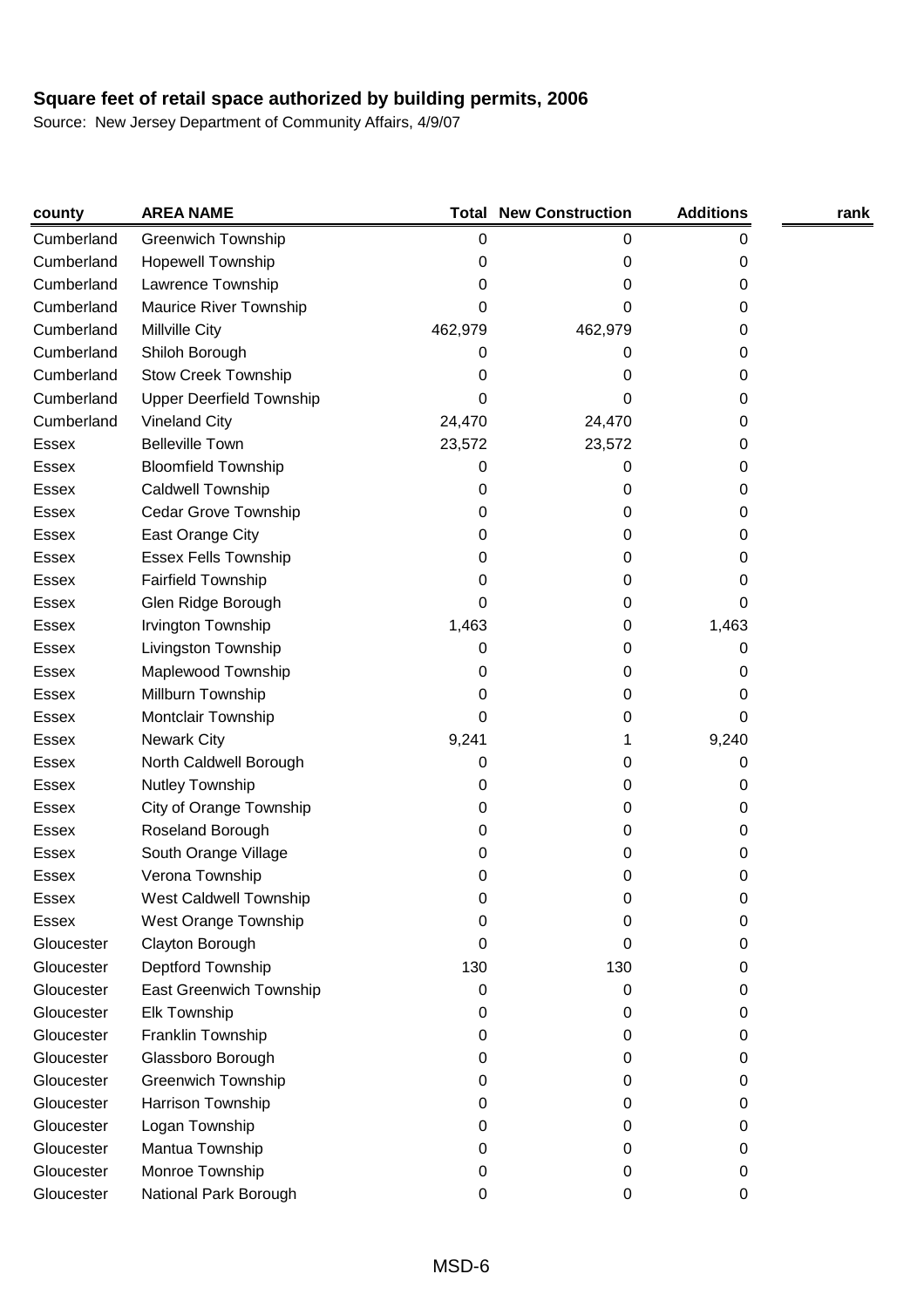| county     | <b>AREA NAME</b>           |         | <b>Total New Construction</b> | <b>Additions</b> | rank |
|------------|----------------------------|---------|-------------------------------|------------------|------|
| Gloucester | Newfield Borough           | 0       | 0                             | 0                |      |
| Gloucester | Paulsboro Borough          | 0       | 0                             | 0                |      |
| Gloucester | Pitman Borough             | 0       | 0                             | 0                |      |
| Gloucester | South Harrison Township    | 0       | 0                             | 0                |      |
| Gloucester | Swedesborough Borough      | 0       | 0                             | 0                |      |
| Gloucester | <b>Washington Township</b> | 8,826   | 8,826                         | 0                |      |
| Gloucester | Wenonah Borough            | 0       | 0                             | 0                |      |
| Gloucester | West Deptford Township     | 0       | 0                             | 0                |      |
| Gloucester | Westville Borough          | 0       | 0                             | 0                |      |
| Gloucester | <b>Woodbury City</b>       | 14,397  | 14,397                        | 0                |      |
| Gloucester | Woodbury Heights Borough   | 13,800  | 13,800                        | 0                |      |
| Gloucester | <b>Woolwich Township</b>   | 0       | 0                             | 0                |      |
| Hudson     | <b>Bayonne City</b>        | 0       | 0                             | 0                |      |
| Hudson     | East Newark Borough        | 0       | 0                             | 0                |      |
| Hudson     | Guttenberg Town            | 0       | 0                             | 0                |      |
| Hudson     | Harrison Town              | 0       | 0                             | 0                |      |
| Hudson     | Hoboken City               | 0       | 0                             | 0                |      |
| Hudson     | Jersey City                | 239,486 | 239,149                       | 337              |      |
| Hudson     | Kearny Town                | 0       | 0                             | 0                |      |
| Hudson     | North Bergen Township      | 0       | 0                             | 0                |      |
| Hudson     | Secaucus Town              | 0       | 0                             | 0                |      |
| Hudson     | <b>Union City</b>          | 0       | 0                             | 0                |      |
| Hudson     | Weehawken Township         | 0       | 0                             | 0                |      |
| Hudson     | West New York Town         | 0       | 0                             | 0                |      |
| Hunterdon  | Alexandria Township        | 0       | 0                             | 0                |      |
| Hunterdon  | Bethlehem Township         | 0       | 0                             | 0                |      |
| Hunterdon  | <b>Bloomsbury Borough</b>  | 0       | 0                             | 0                |      |
| Hunterdon  | Califon Borough            | 14,129  | 0                             | 14,129           |      |
| Hunterdon  | <b>Clinton Town</b>        | 0       | 0                             | 0                |      |
| Hunterdon  | Clinton Township           | 0       | 0                             | 0                |      |
| Hunterdon  | Delaware Township          | 0       | 0                             | 0                |      |
| Hunterdon  | East Amwell Township       | 2,784   | 2,784                         | 0                |      |
| Hunterdon  | Flemington Borough         | 15,946  | 15,946                        | 0                |      |
| Hunterdon  | Franklin Township          | 0       | 0                             | 0                |      |
| Hunterdon  | Frenchtown Borough         | 0       | 0                             | 0                |      |
| Hunterdon  | Glen Gardner Borough       | 0       | 0                             | 0                |      |
| Hunterdon  | Hampton Borough            | 0       | 0                             | 0                |      |
| Hunterdon  | High Bridge Borough        | 0       | 0                             | 0                |      |
| Hunterdon  | <b>Holland Township</b>    | 0       | 0                             | 0                |      |
| Hunterdon  | Kingwood Township          | 0       | 0                             | 0                |      |
| Hunterdon  | Lambertville City          | 0       | 0                             | 0                |      |
| Hunterdon  | Lebanon Borough            | 0       | 0                             | 0                |      |
| Hunterdon  | Lebanon Township           | 0       | 0                             | 0                |      |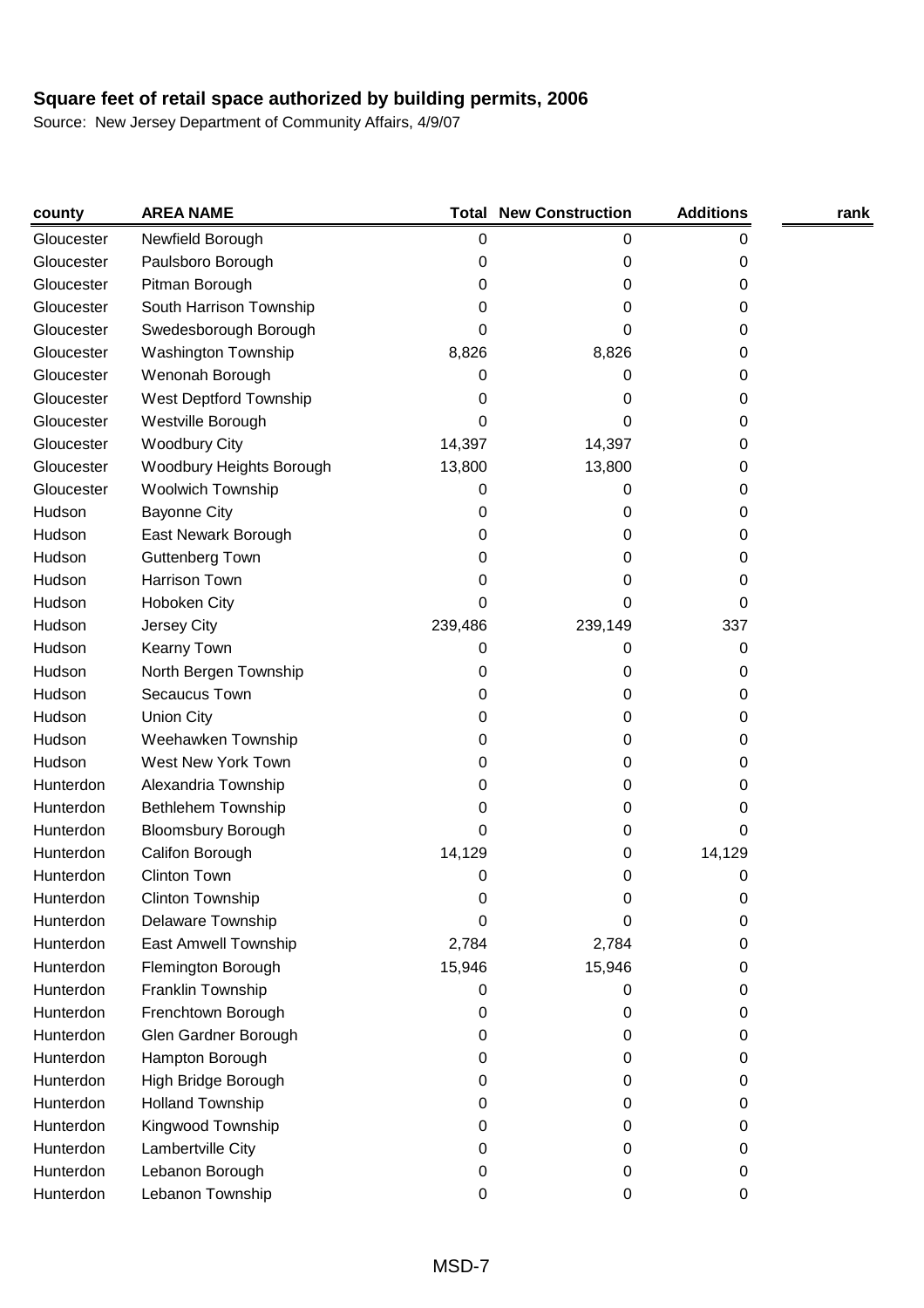| county    | <b>AREA NAME</b>               |         | <b>Total New Construction</b> | <b>Additions</b> | rank |
|-----------|--------------------------------|---------|-------------------------------|------------------|------|
| Hunterdon | Milford Borough                | 0       | 0                             | 0                |      |
| Hunterdon | Raritan Township               | 0       | 0                             | 0                |      |
| Hunterdon | Readington Township            | 0       | 0                             | 0                |      |
| Hunterdon | Stockton Borough               | 0       | 0                             | 0                |      |
| Hunterdon | <b>Tewksbury Township</b>      | 0       | 0                             | 0                |      |
| Hunterdon | Union Township                 | 0       | 0                             | 0                |      |
| Hunterdon | West Amwell Township           | 0       | 0                             | 0                |      |
| Mercer    | East Windsor Township          | 79,138  | 75,338                        | 3,800            |      |
| Mercer    | <b>Ewing Township</b>          | 9,968   | 9,968                         | 0                |      |
| Mercer    | Hamilton Township              | 0       | 0                             | 0                |      |
| Mercer    | Hightstown Borough             | 0       | 0                             | 0                |      |
| Mercer    | Hopewell Borough               | 4,033   | 2,213                         | 1,820            |      |
| Mercer    | <b>Hopewell Township</b>       | 1,882   | 0                             | 1,882            |      |
| Mercer    | Lawrence Township              | 4,578   | 4,476                         | 102              |      |
| Mercer    | Pennington Borough             | 0       | 0                             | 0                |      |
| Mercer    | Princeton Borough              | 0       | 0                             | 0                |      |
| Mercer    | Princeton Township             | 0       | 0                             | 0                |      |
| Mercer    | <b>Trenton City</b>            | 0       | 0                             | 0                |      |
| Mercer    | Washington Township            | 838     | 0                             | 838              |      |
| Mercer    | West Windsor Township          | 6,000   | 6,000                         | 0                |      |
| Middlesex | Carteret Borough               | 0       | 0                             | 0                |      |
| Middlesex | Cranbury Township              | 0       | 0                             | 0                |      |
| Middlesex | Dunellen Borough               | 0       | 0                             | 0                |      |
| Middlesex | <b>East Brunswick Township</b> | 0       | 0                             | 0                |      |
| Middlesex | Edison Township                | 3,000   | 3,000                         | 0                |      |
| Middlesex | Helmetta Borough               | 0       | 0                             | 0                |      |
| Middlesex | <b>Highland Park Borough</b>   | 0       | 0                             | 0                |      |
| Middlesex | Jamesburg Borough              | 0       | 0                             | 0                |      |
| Middlesex | Old Bridge Township            | 164,885 | 164,885                       | 0                |      |
| Middlesex | Metuchen Borough               | U       | 0                             | 0                |      |
| Middlesex | Middlesex Borough              | 0       | 0                             | 0                |      |
| Middlesex | Milltown Borough               | 0       | 0                             | 0                |      |
| Middlesex | Monroe Township                | 0       | 0                             | 0                |      |
| Middlesex | <b>New Brunswick City</b>      | 16,000  | 16,000                        | 0                |      |
| Middlesex | North Brunswick Township       | 40,035  | 32,005                        | 8,030            |      |
| Middlesex | Perth Amboy City               | 13,882  | 13,762                        | 120              |      |
| Middlesex | Piscataway Township            | 0       | 0                             | 0                |      |
| Middlesex | Plainsboro Township            | 0       | 0                             | 0                |      |
| Middlesex | Sayreville Borough             | 0       | 0                             | 0                |      |
| Middlesex | South Amboy City               | 0       | 0                             | 0                |      |
| Middlesex | South Brunswick Township       | 234,008 | 219,538                       | 14,470           |      |
| Middlesex | South Plainfield Borough       | 0       | 0                             | 0                |      |
| Middlesex | South River Borough            | 5,773   | 5,773                         | $\pmb{0}$        |      |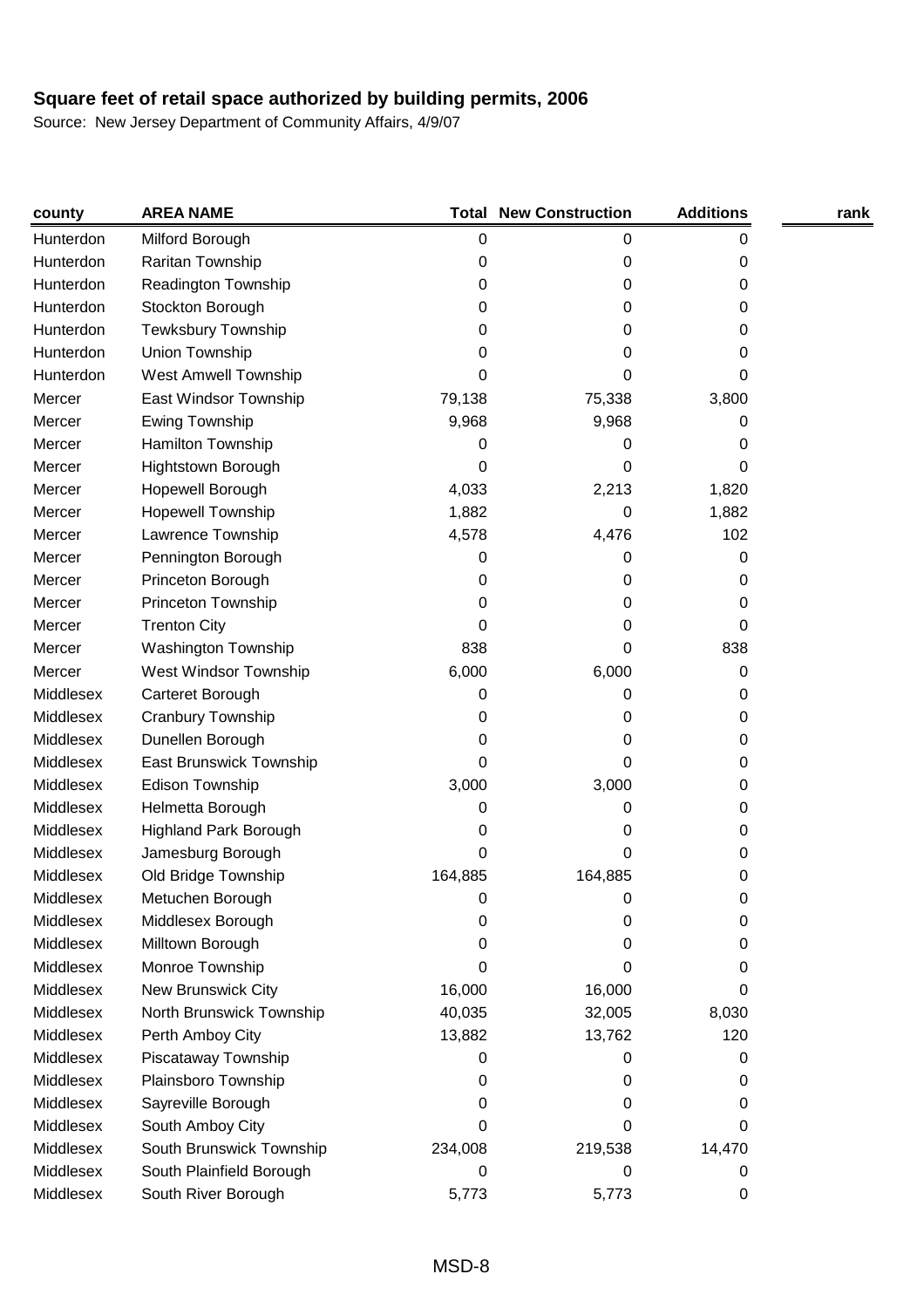| county    | <b>AREA NAME</b>            |        | <b>Total New Construction</b> | <b>Additions</b> | rank |
|-----------|-----------------------------|--------|-------------------------------|------------------|------|
| Middlesex | Spotswood Borough           | 0      | 0                             | 0                |      |
| Middlesex | Woodbridge Township         | 28,160 | 28,160                        | 0                |      |
| Monmouth  | Allenhurst Borough          | 0      | 0                             | 0                |      |
| Monmouth  | Allentown Borough           | 0      | 0                             | 0                |      |
| Monmouth  | <b>Asbury Park City</b>     | 53,345 | 53,345                        | 0                |      |
| Monmouth  | Atlantic Highlands Borough  | 0      | 0                             | 0                |      |
| Monmouth  | Avon-by-the-Sea Borough     | 0      | 0                             | 0                |      |
| Monmouth  | Belmar Borough              | 2,115  | 0                             | 2,115            |      |
| Monmouth  | Bradley Beach Borough       | 0      | 0                             | 0                |      |
| Monmouth  | <b>Brielle Borough</b>      | 675    | 675                           | 0                |      |
| Monmouth  | <b>Colts Neck Township</b>  | 0      | 0                             | 0                |      |
| Monmouth  | Deal Borough                | 0      | 0                             | 0                |      |
| Monmouth  | Eatontown Borough           | 0      | 0                             | 0                |      |
| Monmouth  | Englishtown Borough         | 4,760  | 4,760                         | 0                |      |
| Monmouth  | Fair Haven Borough          | 0      | 0                             | 0                |      |
| Monmouth  | Farmingdale Borough         | 0      | 0                             | O                |      |
| Monmouth  | Freehold Borough            | 0      | 0                             | 0                |      |
| Monmouth  | Freehold Township           | 34,095 | 16,095                        | 18,000           |      |
| Monmouth  | Highlands Borough           | 0      | 0                             | 0                |      |
| Monmouth  | <b>Holmdel Township</b>     | 0      | 0                             | 0                |      |
| Monmouth  | Howell Township             | 47,701 | 47,701                        | 0                |      |
| Monmouth  | Interlaken Borough          | 0      | 0                             | 0                |      |
| Monmouth  | Keansburg Borough           | 0      | 0                             | 0                |      |
| Monmouth  | Keyport Borough             | 0      | 0                             | 0                |      |
| Monmouth  | Little Silver Borough       | 0      | 0                             | 0                |      |
| Monmouth  | Loch Arbour Village         | 0      | 0                             | 0                |      |
| Monmouth  | Long Branch City            | 0      | 0                             | 0                |      |
| Monmouth  | Manalapan Township          | 0      | 0                             | 0                |      |
| Monmouth  | Manasquan Borough           | 0      | 0                             | 0                |      |
| Monmouth  | Marlboro Township           | 0      | 0                             | 0                |      |
| Monmouth  | Matawan Borough             | 0      | 0                             | 0                |      |
| Monmouth  | Aberdeen Township           | 5,744  | 5,744                         | 0                |      |
| Monmouth  | Middletown Township         | 0      | 0                             | 0                |      |
| Monmouth  | Millstone Township          | 6,120  | 6,120                         | 0                |      |
| Monmouth  | Monmouth Beach Borough      | 0      | 0                             | 0                |      |
| Monmouth  | Neptune Township            | 0      | 0                             | 0                |      |
| Monmouth  | Neptune City Borough        | 0      | 0                             | 0                |      |
| Monmouth  | <b>Tinton Falls Borough</b> | 0      | 0                             | 0                |      |
| Monmouth  | Ocean Township              | 36,269 | 36,269                        | 0                |      |
| Monmouth  | Oceanport Borough           | 0      | 0                             | 0                |      |
| Monmouth  | Hazlet Township             | 0      | 0                             | 0                |      |
| Monmouth  | Red Bank Borough            | 6,424  | 0                             | 6,424            |      |
| Monmouth  | Roosevelt Borough           | 0      | 0                             | 0                |      |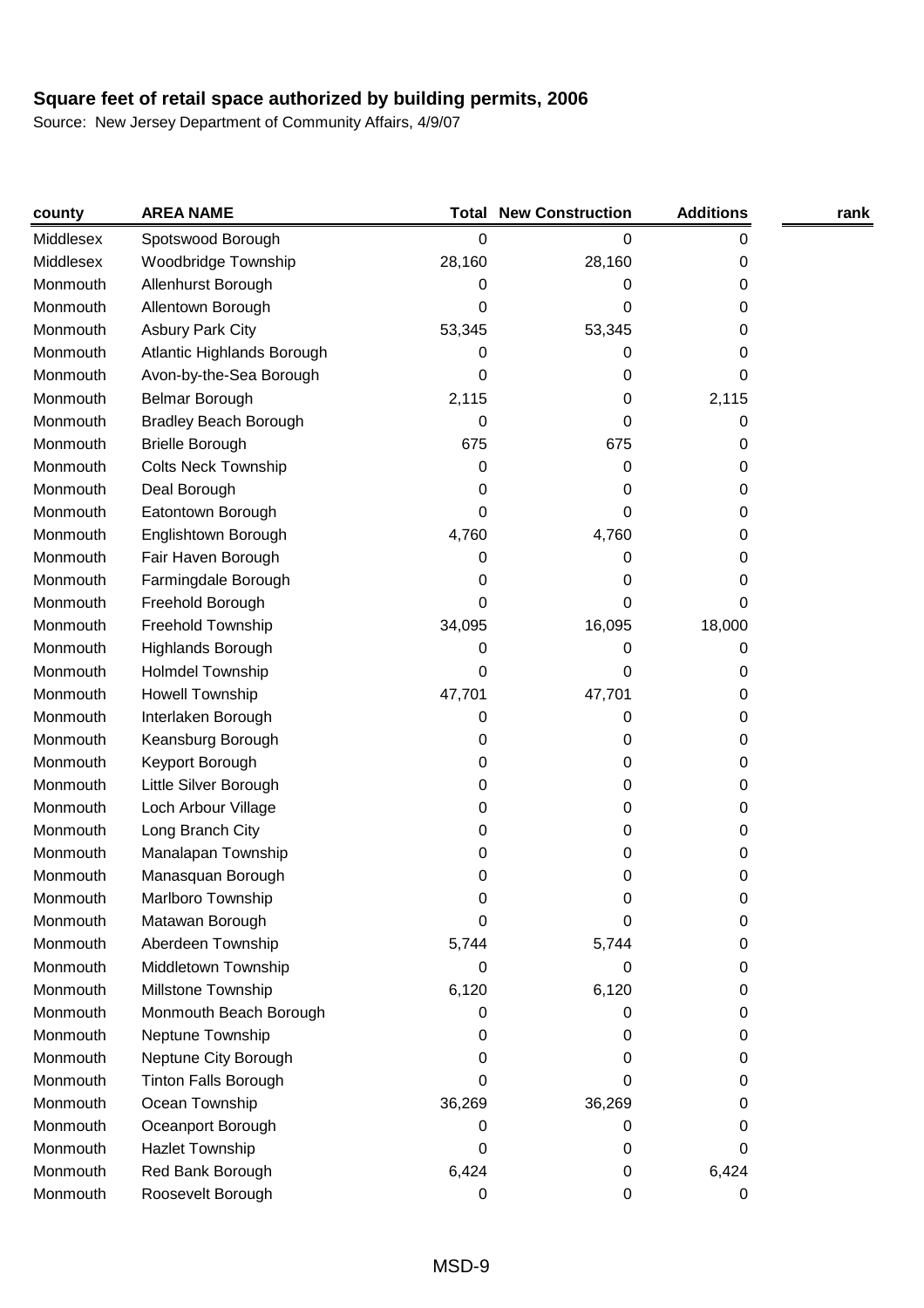| county        | <b>AREA NAME</b>               |        | <b>Total New Construction</b> | <b>Additions</b> | rank |
|---------------|--------------------------------|--------|-------------------------------|------------------|------|
| Monmouth      | Rumson Borough                 | 0      | 0                             | 0                |      |
| Monmouth      | Sea Bright Borough             | 0      | 0                             | 0                |      |
| Monmouth      | Sea Girt Borough               | 0      | 0                             | 0                |      |
| Monmouth      | Shrewsbury Borough             | 0      | 0                             | 0                |      |
| Monmouth      | <b>Shrewsbury Township</b>     | 0      | 0                             | 0                |      |
| Monmouth      | Lake Como Borough              | 0      | 0                             | 0                |      |
| Monmouth      | Spring Lake Borough            | 0      | 0                             | 0                |      |
| Monmouth      | Spring Lake Heights Boro       | 0      | 0                             | 0                |      |
| Monmouth      | Union Beach Borough            | 0      | 0                             | 0                |      |
| Monmouth      | <b>Upper Freehold Township</b> | 0      | 0                             | 0                |      |
| Monmouth      | Wall Township                  | 0      | 0                             | 0                |      |
| Monmouth      | West Long Branch Borough       | 0      | 0                             | 0                |      |
| Morris        | <b>Boonton Town</b>            | 1,660  | 1,660                         | 0                |      |
| <b>Morris</b> | <b>Boonton Township</b>        | 0      | 0                             | 0                |      |
| Morris        | <b>Butler Borough</b>          | 0      | 0                             | 0                |      |
| Morris        | Chatham Borough                | 0      | 0                             | 0                |      |
| Morris        | Chatham Township               | 0      | 0                             | 0                |      |
| Morris        | Chester Borough                | 0      | 0                             | 0                |      |
| Morris        | <b>Chester Township</b>        | 0      | 0                             | 0                |      |
| Morris        | Denville Township              | 0      | 0                             | 0                |      |
| <b>Morris</b> | Dover Town                     | 13,997 | 13,997                        | 0                |      |
| Morris        | East Hanover Township          | 71,872 | 71,872                        | 0                |      |
| Morris        | Florham Park Borough           | 0      | 0                             | 0                |      |
| Morris        | Hanover Township               | 0      | 0                             | 0                |      |
| <b>Morris</b> | <b>Harding Township</b>        | 210    | 0                             | 210              |      |
| Morris        | Jefferson Township             | 1      | 1                             | 0                |      |
| Morris        | Kinnelon Borough               | 0      | 0                             | 0                |      |
| Morris        | Lincoln Park Borough           | 0      | 0                             | 0                |      |
| Morris        | Madison Borough                | 19,500 | 0                             | 19,500           |      |
| Morris        | Mendham Borough                | 0      | 0                             | 0                |      |
| Morris        | Mendham Township               | 0      | 0                             | 0                |      |
| Morris        | Mine Hill Township             | 0      | 0                             | 0                |      |
| Morris        | Montville Township             | 0      | 0                             | 0                |      |
| Morris        | Morris Township                | 0      | 0                             | 0                |      |
| Morris        | Morris Plains Borough          | 0      | 0                             | 0                |      |
| Morris        | Morristown Town                | 8,682  | 8,682                         | 0                |      |
| <b>Morris</b> | Mountain Lakes Borough         | 0      | 0                             | 0                |      |
| Morris        | Mount Arlington Borough        | 150    | 0                             | 150              |      |
| Morris        | Mount Olive Township           | 14,808 | 0                             | 14,808           |      |
| Morris        | Netcong Borough                | 0      | 0                             | 0                |      |
| <b>Morris</b> | Parsippany-Troy Hills Twp      | 3,500  | 0                             | 3,500            |      |
| <b>Morris</b> | Long Hill Township             | 0      | 0                             | 0                |      |
| Morris        | Pequannock Township            | 0      | 0                             | 0                |      |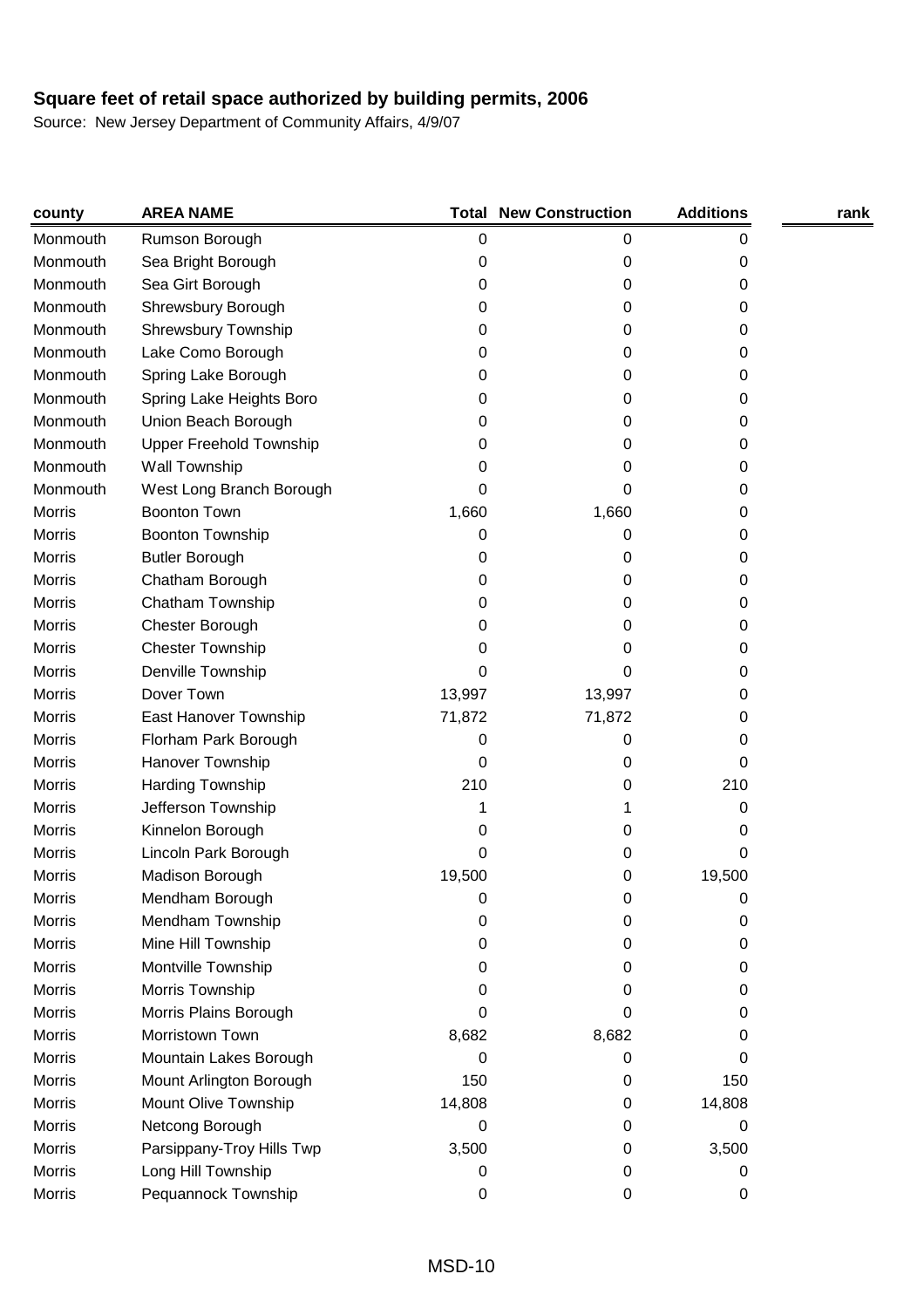| county        | <b>AREA NAME</b>              |         | <b>Total New Construction</b> | <b>Additions</b> | rank |
|---------------|-------------------------------|---------|-------------------------------|------------------|------|
| Morris        | Randolph Township             | 9,068   | 9,068                         | 0                |      |
| Morris        | Riverdale Borough             | 0       | 0                             | 0                |      |
| Morris        | Rockaway Borough              | 62,920  | 62,920                        | 0                |      |
| Morris        | Rockaway Township             | 0       | 0                             | 0                |      |
| Morris        | Roxbury Township              | 9,185   | 0                             | 9,185            |      |
| <b>Morris</b> | Victory Gardens Borough       | 0       | 0                             | 0                |      |
| Morris        | Washington Township           | 0       | 0                             | 0                |      |
| Morris        | Wharton Borough               | 0       | 0                             | 0                |      |
| Ocean         | Barnegat Light Borough        | 0       | 0                             | 0                |      |
| Ocean         | Bay Head Borough              | 0       | 0                             | 0                |      |
| Ocean         | Beach Haven Borough           | 0       | 0                             | 0                |      |
| Ocean         | Beachwood Borough             | 0       | 0                             | 0                |      |
| Ocean         | <b>Berkeley Township</b>      | 0       | 0                             | 0                |      |
| Ocean         | <b>Brick Township</b>         | 63,876  | 19,338                        | 44,538           |      |
| Ocean         | <b>Toms River Township</b>    | 14,800  | 14,800                        | 0                |      |
| Ocean         | Eagleswood Township           | 0       | 0                             | 0                |      |
| Ocean         | Harvey Cedars Borough         | 0       | 0                             | 0                |      |
| Ocean         | <b>Island Heights Borough</b> | 2,128   | 2,128                         | 0                |      |
| Ocean         | Jackson Township              | 30,320  | 30,320                        | 0                |      |
| Ocean         | Lacey Township                | 7,009   | 7,009                         | 0                |      |
| Ocean         | Lakehurst Borough             | 0       | 0                             | 0                |      |
| Ocean         | Lakewood Township             | 2,032   | 0                             | 2,032            |      |
| Ocean         | Lavallette Borough            | 0       | 0                             | 0                |      |
| Ocean         | Little Egg Harbor Township    | 0       | 0                             | 0                |      |
| Ocean         | Long Beach Township           | 0       | 0                             | 0                |      |
| Ocean         | Manchester Township           | 69,962  | 69,962                        | 0                |      |
| Ocean         | Mantoloking Borough           | 0       | 0                             | 0                |      |
| Ocean         | Ocean Township                | 10,100  | 10,100                        | 0                |      |
| Ocean         | Ocean Gate Borough            | 0       | 0                             | 0                |      |
| Ocean         | Pine Beach Borough            | 0       | 0                             | 0                |      |
| Ocean         | <b>Plumsted Township</b>      | 16,198  | 16,198                        | 0                |      |
| Ocean         | Point Pleasant Borough        | 0       | 0                             | 0                |      |
| Ocean         | Point Pleasant Beach Boro     | 3,928   | 3,928                         | 0                |      |
| Ocean         | Seaside Heights Borough       | 0       | 0                             | 0                |      |
| Ocean         | Seaside Park Borough          | 0       | 0                             | 0                |      |
| Ocean         | Ship Bottom Borough           | 7,667   | 7,667                         | 0                |      |
| Ocean         | South Toms River Borough      | 0       | 0                             | 0                |      |
| Ocean         | <b>Stafford Township</b>      | 159,268 | 159,268                       | 0                |      |
| Ocean         | Surf City Borough             | 0       | 0                             | 0                |      |
| Ocean         | <b>Tuckerton Borough</b>      | 0       | 0                             | 0                |      |
| Ocean         | <b>Barnegat Township</b>      | 34,875  | 33,231                        | 1,644            |      |
| Passaic       | <b>Bloomingdale Borough</b>   | 0       | 0                             | 0                |      |
| Passaic       | <b>Clifton City</b>           | 0       | 0                             | 0                |      |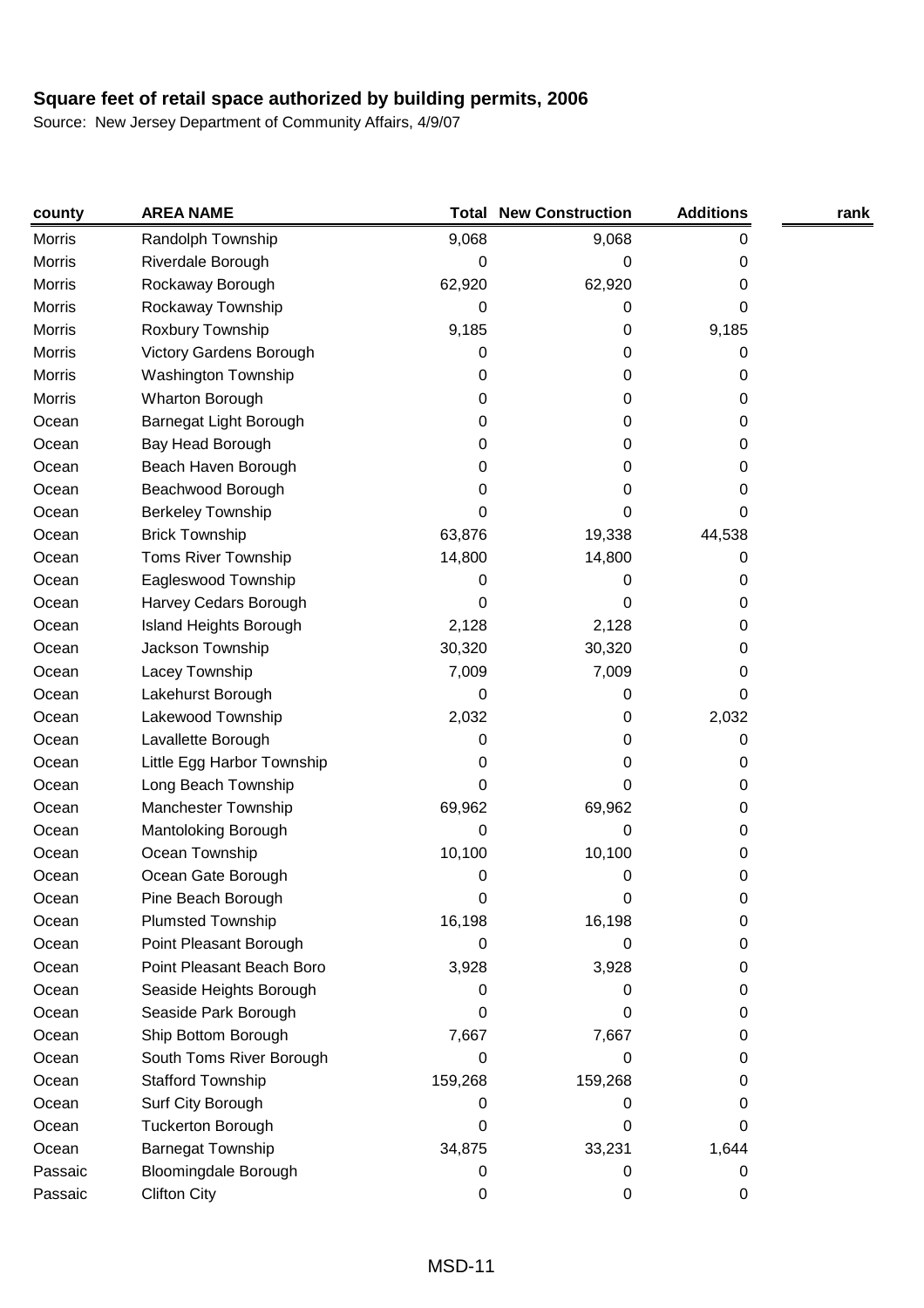| county   | <b>AREA NAME</b>                 |         | <b>Total New Construction</b> | <b>Additions</b> | rank |
|----------|----------------------------------|---------|-------------------------------|------------------|------|
| Passaic  | Haledon Borough                  | 0       | 0                             | 0                |      |
| Passaic  | Hawthorne Borough                | 0       | 0                             | 0                |      |
| Passaic  | Little Falls Township            | 0       | 0                             | 0                |      |
| Passaic  | North Haledon Borough            | 0       | 0                             | 0                |      |
| Passaic  | Passaic City                     | 11,785  | 11,650                        | 135              |      |
| Passaic  | Paterson City                    | 228,416 | 225,827                       | 2,589            |      |
| Passaic  | Pompton Lakes Borough            | 0       | 0                             | 0                |      |
| Passaic  | Prospect Park Borough            | 0       | 0                             | 0                |      |
| Passaic  | Ringwood Borough                 | 0       | 0                             | 0                |      |
| Passaic  | Totowa Borough                   | 0       | 0                             | 0                |      |
| Passaic  | Wanaque Borough                  | 0       | 0                             | 0                |      |
| Passaic  | Wayne Township                   | 0       | 0                             | 0                |      |
| Passaic  | West Milford Township            | 0       | 0                             | 0                |      |
| Passaic  | West Paterson Borough            | 0       | 0                             | 0                |      |
| Salem    | Alloway Township                 | 0       | 0                             | 0                |      |
| Salem    | Elmer Borough                    | 0       | 0                             | 0                |      |
| Salem    | Elsinboro Township               | 0       | 0                             | 0                |      |
| Salem    | Lower Alloways Creek Twp         | 0       | 0                             | 0                |      |
| Salem    | Mannington Township              | 0       | 0                             | 0                |      |
| Salem    | Oldmans Township                 | 0       | 0                             | 0                |      |
| Salem    | Penns Grove Borough              | 6,889   | 6,889                         | 0                |      |
| Salem    | Pennsville Township              | 0       | 0                             | 0                |      |
| Salem    | Pilesgrove Township              | 0       | 0                             | 0                |      |
| Salem    | Pittsgrove Township              | 0       | 0                             | 0                |      |
| Salem    | Quinton Township                 | 0       | 0                             | 0                |      |
| Salem    | Salem City                       | 0       | 0                             | 0                |      |
| Salem    | <b>Carneys Point Township</b>    | 0       | 0                             | 0                |      |
| Salem    | <b>Upper Pittsgrove Township</b> | 0       | 0                             | 0                |      |
| Salem    | Woodstown Borough                | 0       | 0                             | 0                |      |
| Somerset | <b>Bedminster Township</b>       | 18,790  | 18,790                        | 0                |      |
| Somerset | <b>Bernards Township</b>         | 28,663  | 28,663                        | 0                |      |
| Somerset | Bernardsville Borough            | 0       | O                             | 0                |      |
| Somerset | Bound Brook Borough              | 0       | 0                             | 0                |      |
| Somerset | <b>Branchburg Township</b>       | 40,852  | 40,852                        | 0                |      |
| Somerset | <b>Bridgewater Township</b>      | 57,879  | 56,532                        | 1,347            |      |
| Somerset | Far Hills Borough                | 0       | 0                             | 0                |      |
| Somerset | Franklin Township                | 2,075   | 0                             | 2,075            |      |
| Somerset | Green Brook Township             | 18,023  | 18,023                        | 0                |      |
| Somerset | Hillsborough Township            | 0       | 0                             | 0                |      |
| Somerset | Manville Borough                 | 0       | 0                             | 0                |      |
| Somerset | Millstone Borough                | 0       | 0                             | 0                |      |
| Somerset | Montgomery Township              | 0       | 0                             | 0                |      |
| Somerset | North Plainfield Borough         | 0       | 0                             | 0                |      |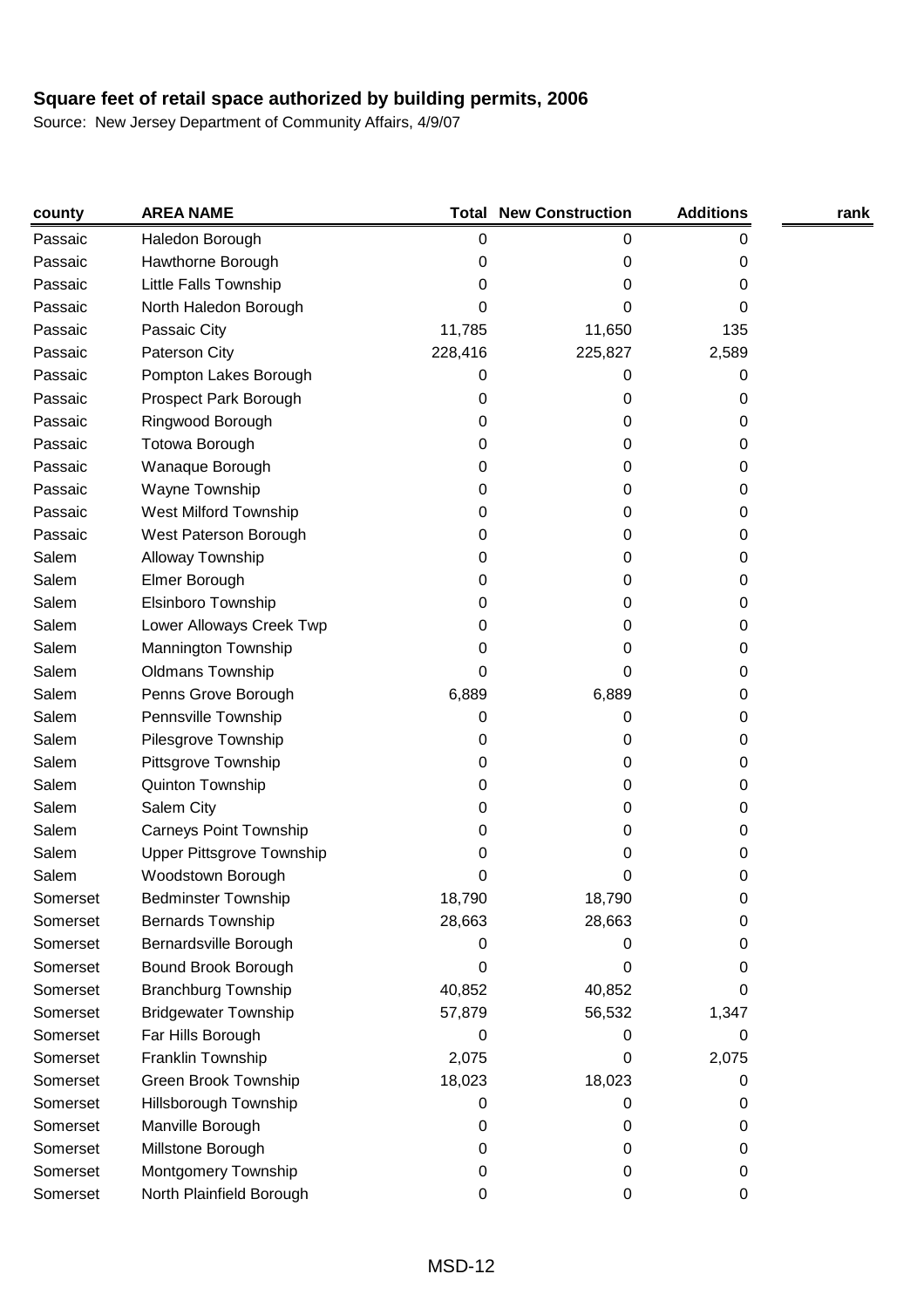| county        | <b>AREA NAME</b>                 | <b>Total</b> | <b>New Construction</b> | <b>Additions</b> | rank |
|---------------|----------------------------------|--------------|-------------------------|------------------|------|
| Somerset      | Peapack-Gladstone Boro           | 0            | 0                       | 0                |      |
| Somerset      | Raritan Borough                  | 0            | 0                       | 0                |      |
| Somerset      | Rocky Hill Borough               | 0            | 0                       | 0                |      |
| Somerset      | Somerville Borough               | 0            | 0                       | 0                |      |
| Somerset      | South Bound Brook Boro           | 0            | 0                       | 0                |      |
| Somerset      | Warren Township                  | 0            | 0                       | 0                |      |
| Somerset      | Watchung Borough                 | 0            | 0                       | 0                |      |
| <b>Sussex</b> | Andover Borough                  | 0            | 0                       | 0                |      |
| <b>Sussex</b> | Andover Township                 | 0            | 0                       | 0                |      |
| <b>Sussex</b> | <b>Branchville Borough</b>       | 0            | 0                       | 0                |      |
| <b>Sussex</b> | Byram Township                   | 0            | 0                       | 0                |      |
| <b>Sussex</b> | Frankford Township               | 0            | 0                       | 0                |      |
| <b>Sussex</b> | Franklin Borough                 | 144          | 0                       | 144              |      |
| <b>Sussex</b> | Fredon Township                  | 0            | 0                       | 0                |      |
| <b>Sussex</b> | Green Township                   | 0            | 0                       | 0                |      |
| <b>Sussex</b> | Hamburg Borough                  | 0            | 0                       | 0                |      |
| <b>Sussex</b> | Hampton Township                 | 0            | 0                       | 0                |      |
| <b>Sussex</b> | Hardyston Township               | 0            | 0                       | 0                |      |
| <b>Sussex</b> | Hopatcong Borough                | 3,775        | 0                       | 3,775            |      |
| <b>Sussex</b> | Lafayette Township               | 0            | 0                       | 0                |      |
| <b>Sussex</b> | Montague Township                | 0            | 0                       | 0                |      |
| <b>Sussex</b> | Newton Town                      | 0            | 0                       | 0                |      |
| <b>Sussex</b> | Ogdensburg Borough               | 0            | 0                       | 0                |      |
| <b>Sussex</b> | Sandyston Township               | 7,200        | 7,200                   | 0                |      |
| <b>Sussex</b> | Sparta Township                  | 0            | 0                       | 0                |      |
| <b>Sussex</b> | Stanhope Borough                 | 0            | 0                       | 0                |      |
| <b>Sussex</b> | <b>Stillwater Township</b>       | 0            | 0                       | 0                |      |
| <b>Sussex</b> | Sussex Borough                   | 0            | 0                       | 0                |      |
| <b>Sussex</b> | Vernon Township                  | 0            | 0                       | 0                |      |
| <b>Sussex</b> | Walpack Township                 | 0            | 0                       | 0                |      |
| <b>Sussex</b> | Wantage Township                 | 0            | 0                       | 0                |      |
| Union         | <b>Berkeley Heights Township</b> | 11,288       | 5,419                   | 5,869            |      |
| Union         | Clark Township                   | 52,812       | 52,812                  | 0                |      |
| Union         | Cranford Township                | 0            | 0                       | 0                |      |
| Union         | Elizabeth City                   | 15,594       | 15,594                  | 0                |      |
| Union         | Fanwood Borough                  | 0            | 0                       | 0                |      |
| Union         | Garwood Borough                  | 0            | 0                       | 0                |      |
| Union         | Hillside Township                | 0            | 0                       | 0                |      |
| Union         | Kenilworth Borough               | 0            | 0                       | 0                |      |
| Union         | Linden City                      | 0            | 0                       | 0                |      |
| Union         | Mountainside Borough             | 0            | 0                       | 0                |      |
| Union         | New Providence Borough           | 10,424       | 0                       | 10,424           |      |
| Union         | <b>Plainfield City</b>           | 0            | 0                       | 0                |      |